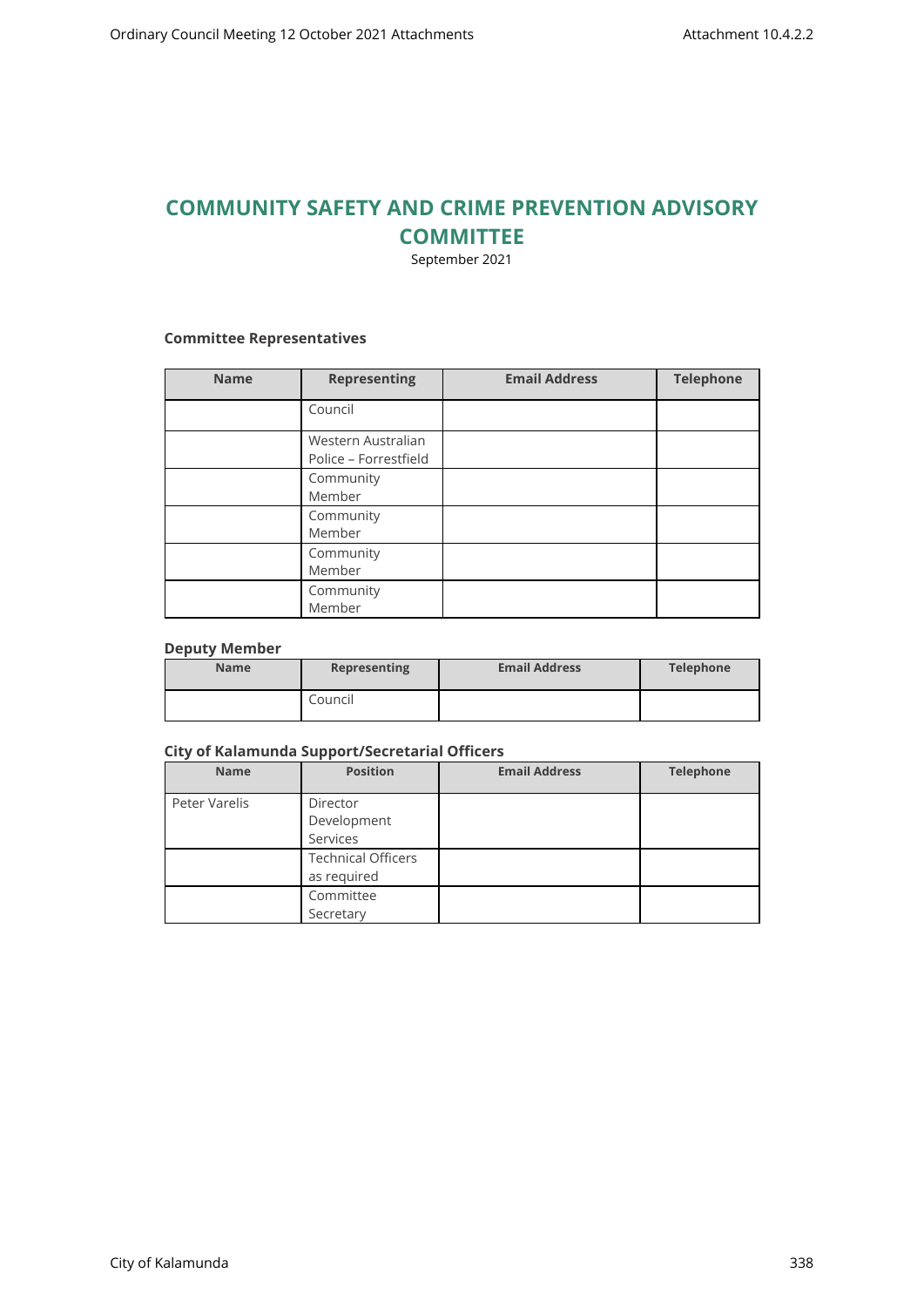# **COMMUNITY SAFETY AND CRIME PREVENTION ADVISORY COMMITTEE**

Terms of Reference September 2021

### **1. Name**

## The name of the Committee shall be the *Community Safety and Crime Prevention Advisory Committee (CSCPAC).*

#### **2. Purpose**

To provide advice to Council on strategic and/or policy development to guide initiatives to enhance community safety and reduce antisocial behaviour within the City.

### **3. Objectives**

To:

- a. Consider issues relevant to the implementation of the Community Safety and Crime Prevention (CSCP) Plan.
- b. provide advice and recommendations to Council, based on local community safety and crime prevention needs.
- c. Liaise and consult with relevant agencies, individuals and community groups that will assist in the implementation of the CSCP Plan.
- d. Monitor and review the strategies and actions adopted as part of the CSCP Plan.

## **4. Councils Strategic Alignment**

*Kalamunda Advancing Strategic Community Plan to 2027*  OBJECTIVE 1.2 - To provide safe and healthy environments for community to enjoy.

## **5. Membership**

## **a) Qualification to be a Member**

Appropriate skills, knowledge and interest in community safety and crime prevention.

## **b) No. of Members**

A total membership of up to 7 full members comprising: -

- i. One member of WA Police Service (Forrestfield).
- ii. Four community representatives, one from each ward where possible.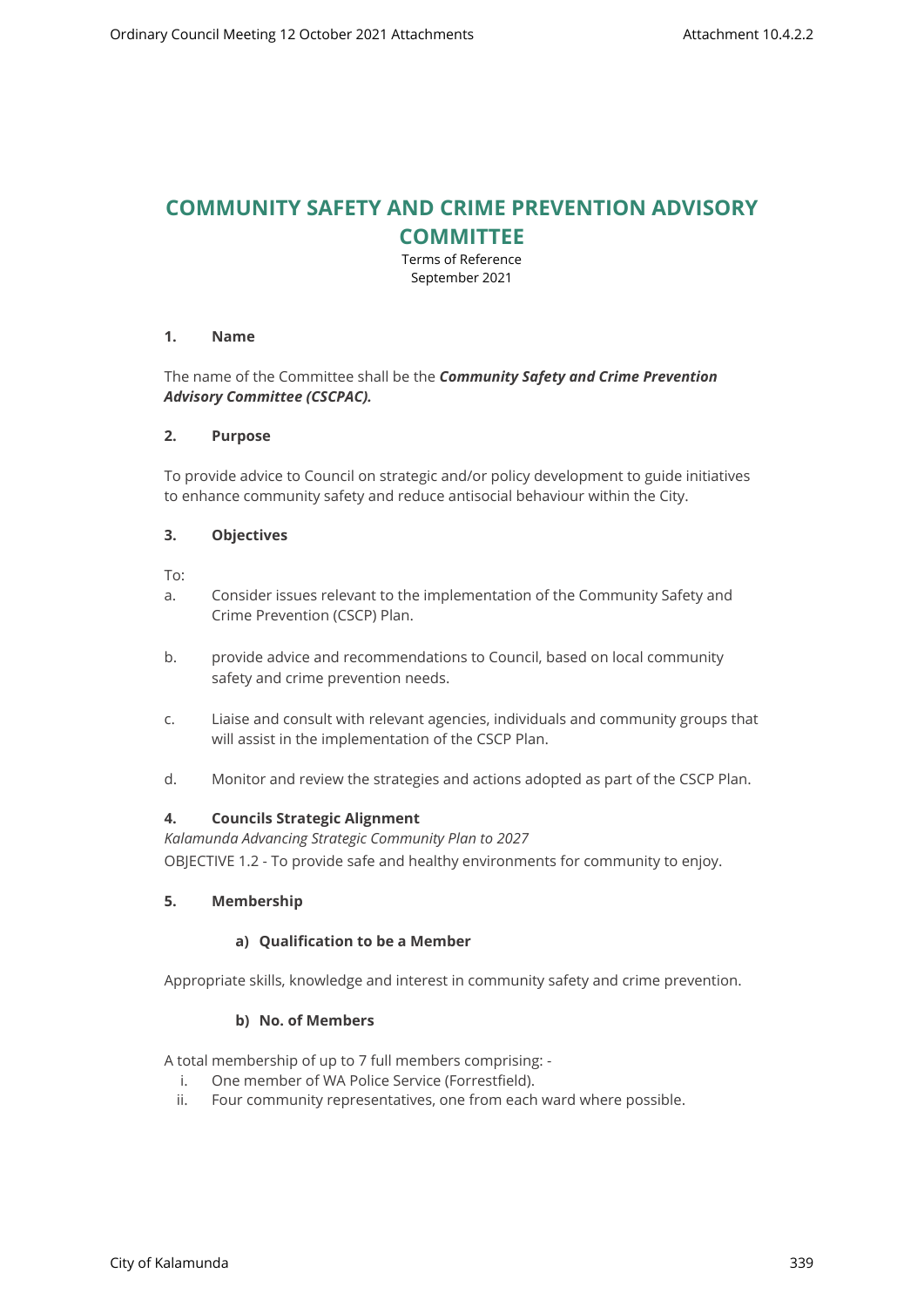iii. One Councillors.

Council may appoint proxy Councillors to the Committee.

### **c) Deputy Members**

Each committee shall have an appointed Deputy Councillors who is to attend meetings in the absence of the appointed Councillor.

### **d) Term of Appointment**

Appointment is for up to two years and reviewed and members are eligible for reappointment, following each council ordinary election.

Members may be eligible for reappointment at the end of their tenure.

### **e) Observers**

A request to attend a meeting as an observer will be approved at the discretion of the Presiding Member and the CEO.

Requests to attend as an observer should be provided to the CEO no less than two full working days prior to the meeting.

Observers:

- i. will not participate in the business of the committee.
- ii. will not be present when items of confidentiality are presented or discussed by the committee.

## **f) Resignation or Termination of Membership**

- i. Membership will be reviewed should a member miss three consecutive meetings without approved leave of absence and the Committee may choose to recommend to Council that the member is removed.
- ii. A committee member may resign from membership of the committee by giving the Chief Executive Officer or the committee's presiding member written notice of the resignation.

## **6. Election of Presiding Member and Deputy Presiding Member**

The election of the Presiding Member and Deputy Presiding Member will be conducted in accordance with the provisions of the *Local Government Act 1995*.

## **7. Meetings**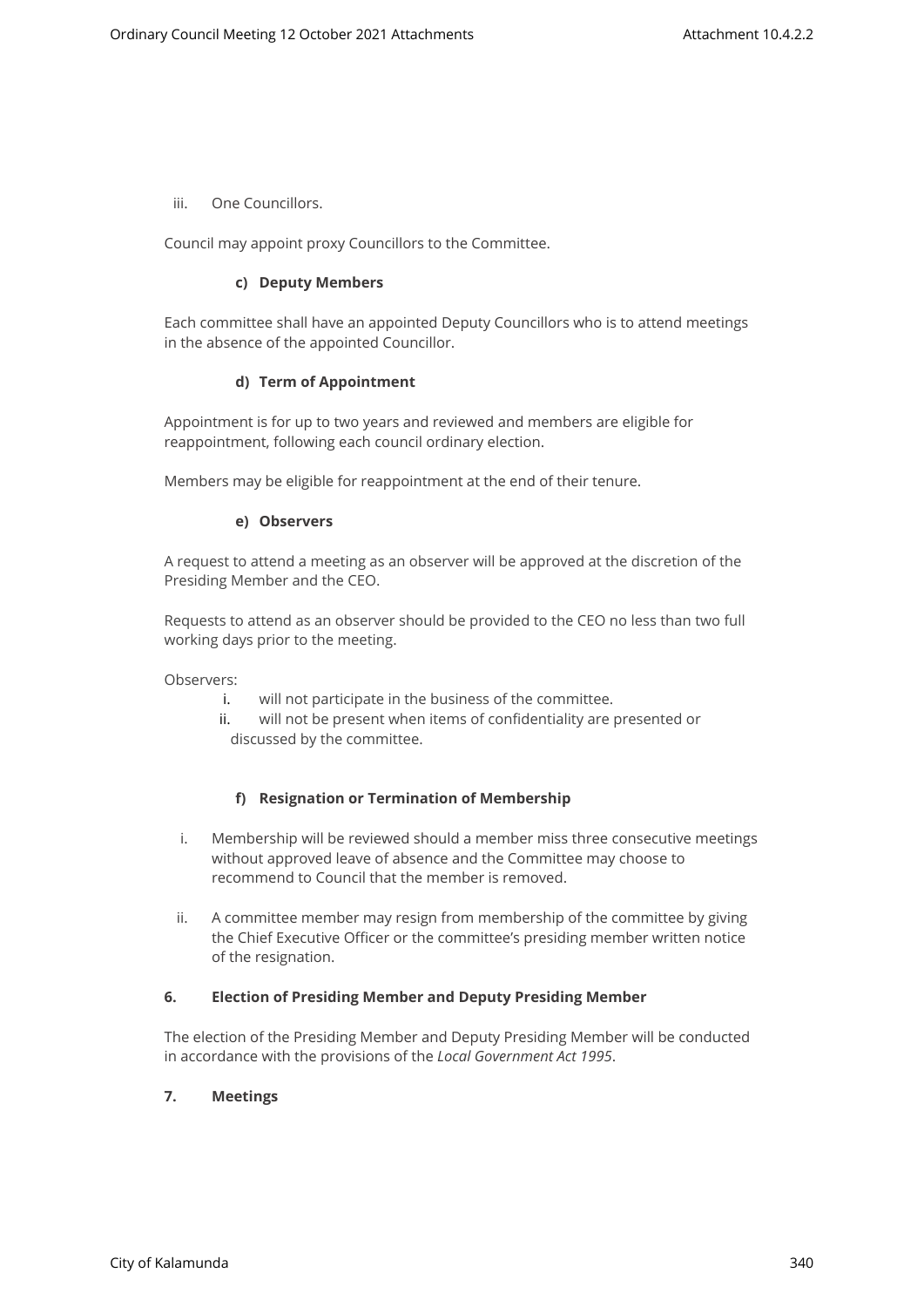## **a. Conduct of Meetings**

All meetings will be conducted in accordance with the provisions of the *Local Government Act 1995* and the City's Standing Orders Local Law and the City of Kalamunda Code of Conduct.

## **b. Inductions**

All Members will be required to attend an induction which will be held prior to the first meeting of a committee following a Council election.

## **c. Scheduling of Ordinary Meetings**

The Committee shall meet at least quarterly and can increase the frequency of meetings if required and in consultation with the city to ensure resources are available. Meetings should be held on a regular date and time to be determined by the committee.

## **d. Special or Extra Meetings and Working Groups**

A Special or extra meeting can be called by: -

- i. A majority decision of the Committee
- ii. The presiding member of the Committee
- iii. By at least 1/3<sup>rd</sup> of the members of the committee

A Committee may also choose to form working groups from its membership or to second others with specific skills for undertaking specific tasks required by the Committee.

## **e. Quorum**

A quorum shall consist of at least one half of the appointed members.

## **f. Disclosure of Interests**

All Committee Members are required to disclose any financial, proximity or impartiality interests they may have in any matter to be discussed at the meeting.

## **g. Voting**

Each appointed member present shall have one (1) vote. In the event of a tied vote, the Presiding Member is to cast a second vote.

City of Kalamunda Officers supporting the Committee do not have voting rights.